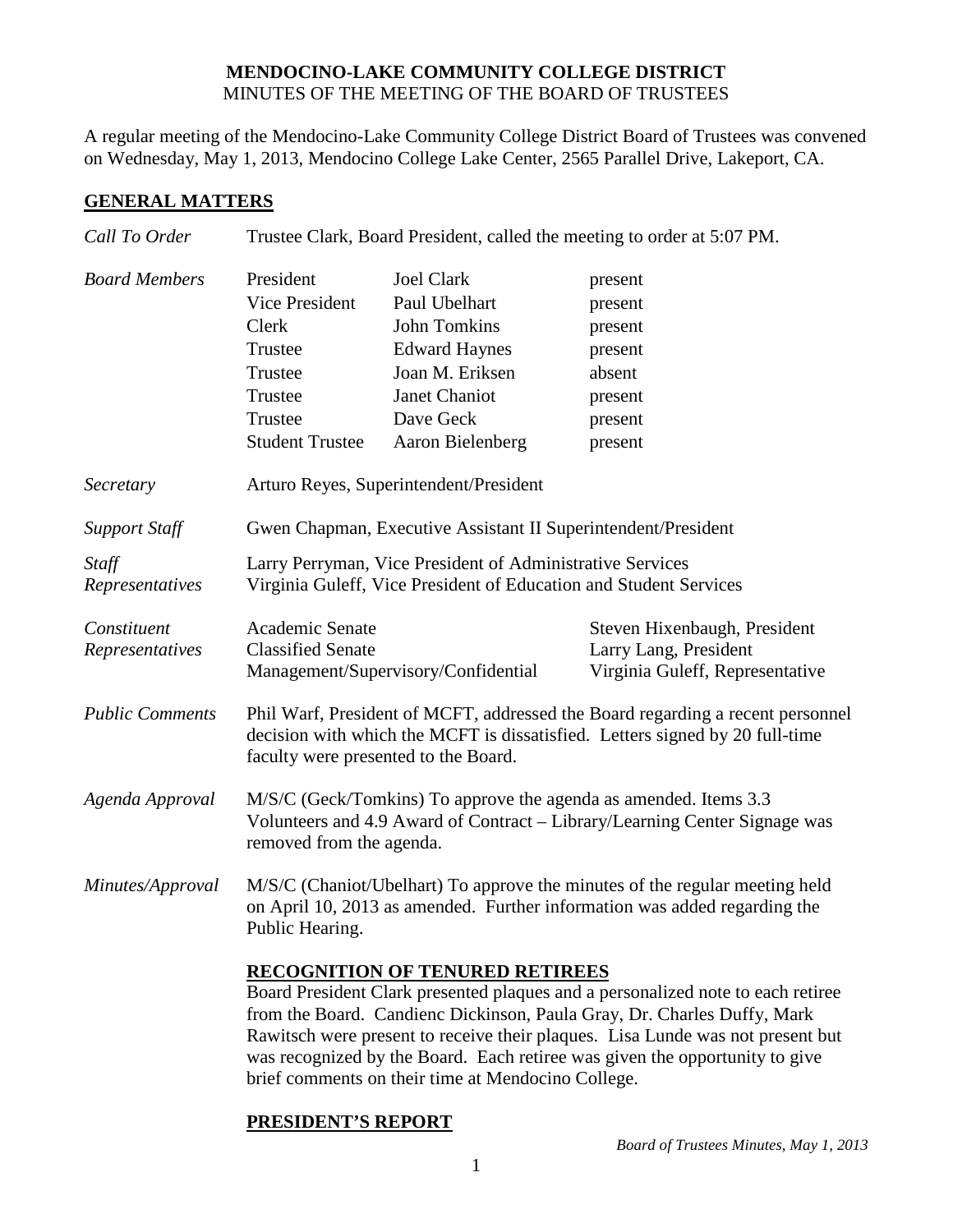Superintendent/President Reyes presented a written report at the meeting. The following was offered in addition: • The end-of–year luncheon was an excellent event. In addition to good food, music and fellowship, six Classified staff were recognized for their exemplary work and four retirees were honored. • Staff continue to work to increase summer enrollment. **CONSENT AGENDA** M/S/C (Geck/Bielenberg) To approve the Consent Agenda as submitted. Items with an asterisk \* were approved by one motion as the Consent Agenda. **Personnel** *Employment – Short-Term Employees* \*RESOLVED, That the Mendocino-Lake Community College District Board of Trustees does hereby ratify the Short-Term Employees as presented at the meeting. *Employment – Summer Session Faculty* \*RESOLVED, That the Mendocino-Lake Community College District Board of Trustees does hereby employ the Summer Session Faculty for 2013 as submitted. *Employment - Classified* \*RESOLVED, That the Mendocino-Lake Community College District Board of Trustees does hereby employ Antonio Toste as Maintenance Technician, 12 months/year, 40 hours/week, effective May 2, 2013. *Employment – Educational Administrator* \*RESOLVED, That the Mendocino-Lake Community College District Board of Trustees does hereby approve an Educational Administrator Contract for Cary Templeton, Dean of Student Services May 6, 2013 – June 30, 2015. **Other Items** *Fiscal Report* \*RESOLVED, That the Mendocino-Lake Community College District Board of Trustees does hereby accept the fiscal report as submitted. *Quarterly Fiscal Status Report*  \*RESOLVED, That the Mendocino-Lake Community College District Board of Trustees does hereby accept the quarterly fiscal report as submitted. *Citizens' Bond Oversight Committee* \*RESOLVED, That the Mendocino-Lake Community College District Board of Trustees does hereby appoint community members to the CBOC for a two year term, May, 2013 – April 2015. *Student Trustee Privileges* \*RESOLVED, That the Mendocino-Lake Community College District Board of Trustees does hereby maintain the following privileges: • The ability to make and second motions • The ability to make an advisory vote • The ability to receive compensation rate equal to the Board's *Willits/North County Center - Change Order*  \*RESOLVED, That the Mendocino-Lake Community College District Board of Trustees does hereby ratify Change Order No. 5 for the Willits/North County Center project to Midstate Construction in the amount of \$1,995.

*No. 5*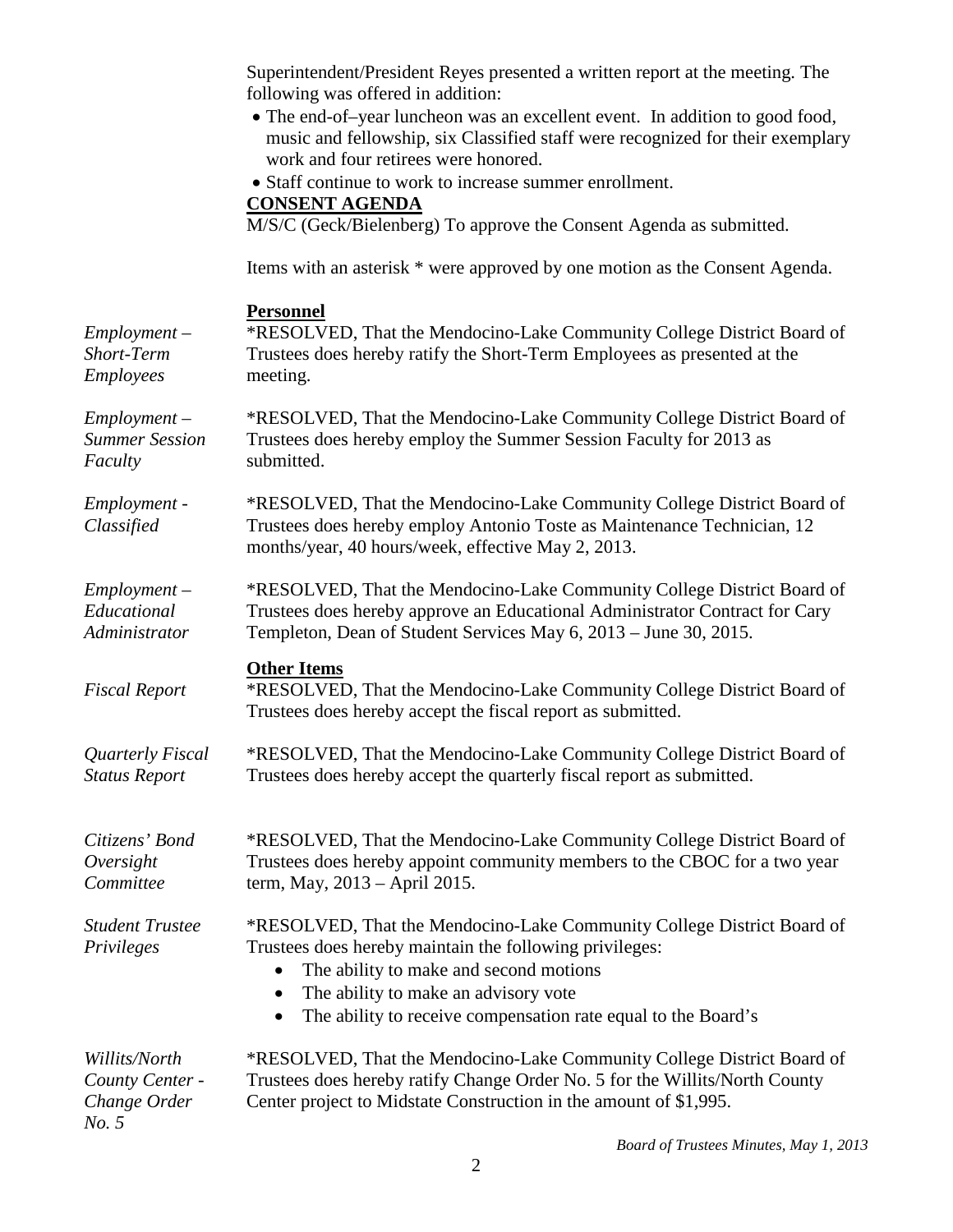| Lowery Student<br>Center - Change<br>Order No. 6          | *RESOLVED, That the Mendocino-Lake Community College District Board of<br>Trustees does hereby ratify Change Order No.6 for the Lowery Student Center<br>project to Midstate Construction in the amount of \$4,765.                                                                                                                                                                                                                                                                 |  |
|-----------------------------------------------------------|-------------------------------------------------------------------------------------------------------------------------------------------------------------------------------------------------------------------------------------------------------------------------------------------------------------------------------------------------------------------------------------------------------------------------------------------------------------------------------------|--|
| Donation of<br>Automobile                                 | *RESOLVED, That the Mendocino-Lake Community College District Board of<br>Trustees does hereby accept the donation of a 1986 Mazda RX-7 donated by Ed<br>Reece.                                                                                                                                                                                                                                                                                                                     |  |
| Sale of Surplus<br>Property                               | *RESOLVED, That the Mendocino-Lake Community College District Board of<br>Trustees does hereby authorize the sale of surplus property as presented and<br>further authorizes staff to dispose of property with an insufficient value to defray<br>the costs of arranging a sale in a manner consistent with the College's<br>commitment to recycling.<br><b>ACTION ITEMS</b>                                                                                                        |  |
| Proposition 30<br>Education<br><b>Protection Account</b>  | Vice President Perryman stated that this proves was implemented to guarantee<br>that Proposition 30 funding would be used for educational purposes and not<br>administrative costs or salaries. It is required that the Board specify how the<br>Proposition 30 funds will be spent and to post this information on the college's<br>website.<br>In responding to a question from the Board, Superintendent/President Reyes                                                         |  |
|                                                           | pointed out that this is not new money but is part of the budget that the Board<br>adopted.                                                                                                                                                                                                                                                                                                                                                                                         |  |
|                                                           | M/S/C (Chaniot/Haynes) RESOLVED, That the Mendocino-Lake Community<br>College District Board of Trustees does determine to spend 2012/13 Proposition<br>30 Education Protection Account funding, estimated to total \$2,849,570, on<br>salaries and benefits for instructional activities and be reported as indicated on<br>the attached "Prop 30 EPA Expenditure Report." This funding was anticipated<br>with the passing of Proposition 30 when the 2012-13 Budget was adopted. |  |
| <b>Board Policy</b><br>Revisions                          | M/S/C (Chaniot/Ubelhart) RESOLVED, That the Mendocino-Lake Community<br>College District Board of Trustees does hereby adopt new Board Policy 511<br>Credit Hour as presented.                                                                                                                                                                                                                                                                                                      |  |
| <b>Education</b> and<br><b>Student Services</b><br>Report | <b>INFORMATIONAL REPORTS</b><br>A written report was submitted by Virginia Guleff, Vice President of Education<br>and Student Services. The following was offered in addition:<br>Vice President Guleff commented on the new Dean of Student Services,<br>Cary Templeton. His experience at Lassen College and Fresno Pacific<br>College as well as his knowledge of enrollment management will be a<br>great benefit to Mendocino College.                                         |  |
| Administrative<br><b>Services Report</b>                  | A written report was submitted by Larry Perryman, Vice President of<br><b>Administrative Services.</b>                                                                                                                                                                                                                                                                                                                                                                              |  |
| Measure W<br><b>Bond Report</b>                           | The Quarterly Bond Report was submitted by Larry Perryman, Vice President of<br><b>Administrative Services.</b>                                                                                                                                                                                                                                                                                                                                                                     |  |
| Mendocino<br>College                                      | A written report was submitted by Katie Fairbairn, Executive Director.                                                                                                                                                                                                                                                                                                                                                                                                              |  |